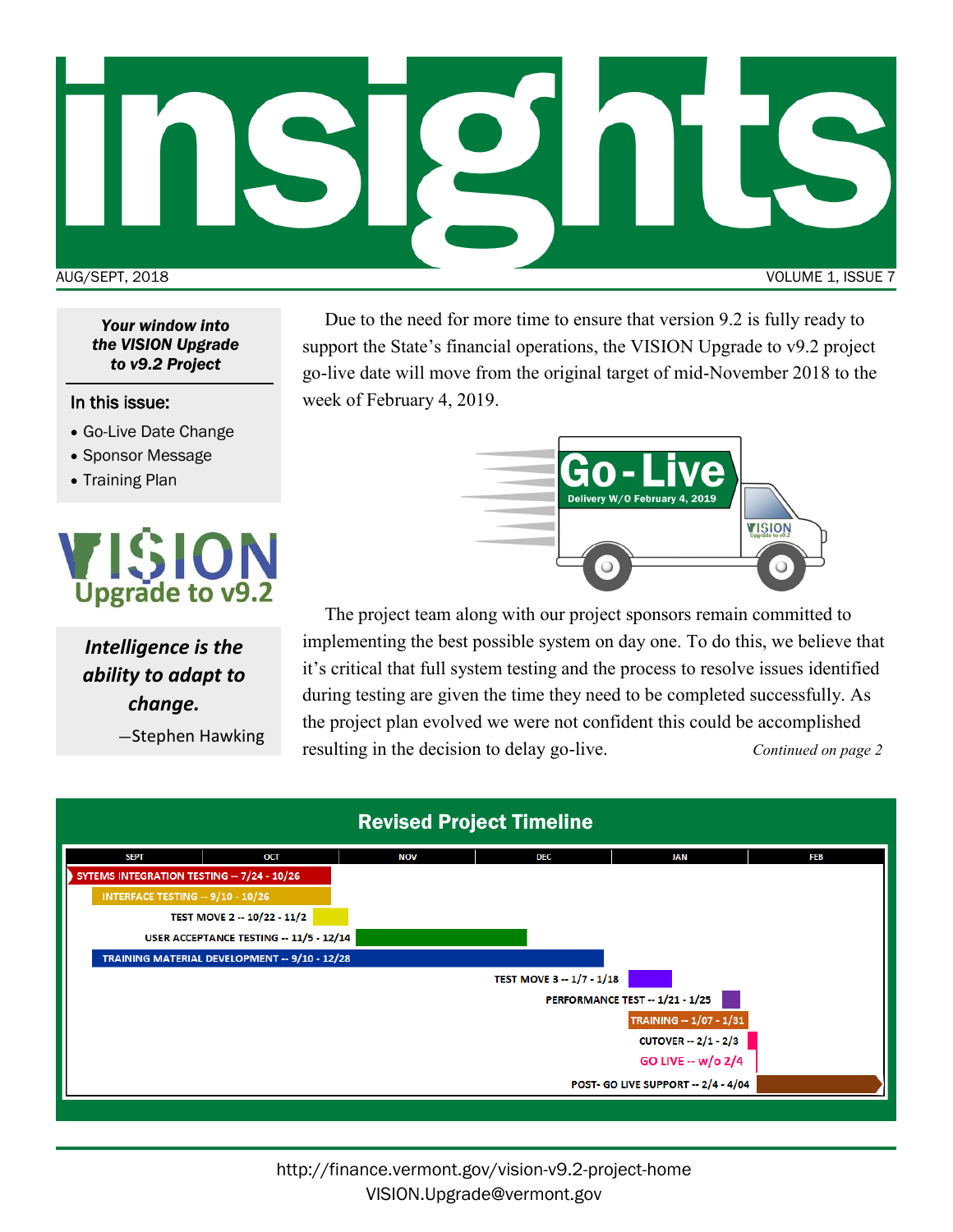## *Continued from Page 1*

Until the impacts of the shift to a go live the week of February 4th are fully worked out the project has moved to an "at-risk" status:



Overall, the project remains on track to deliver on most of its objectives:

# **Project Objectives/Success Criteria**

| <b>OBJECTIVE</b>                                                                                | <b>SUCCESS CRITERIA</b>                                                                                                     | <b>CURRENT STANDING</b>                                                                                                                                                   |
|-------------------------------------------------------------------------------------------------|-----------------------------------------------------------------------------------------------------------------------------|---------------------------------------------------------------------------------------------------------------------------------------------------------------------------|
| Replace Oracle PeopleSoft<br>financials version 8.2 with<br>the fully-supported version<br>9.2. | The upgrade is successfully<br>implemented, and software is<br>vendor supported.                                            | The State's financial operating system will<br>be upgraded to PeopleSoft v9.2.                                                                                            |
| Meet and/or exceed all<br>GASB financial reporting<br>requirements.                             | Receive the annual GFOA<br>Certificate of Excellence in<br>Financial Reporting in 2019<br>and forward.                      | VISION 9.2 will be compliant with all<br>GASB requirements.                                                                                                               |
| Complete the documented<br>requirements.                                                        | Testing results confirm<br>requirements have been met<br>prior to implementation.                                           | We are adding extra time for the testing and<br>issue resolution process to ensure that we<br>deliver on this objective.                                                  |
| Minimize operational<br>disruption.                                                             | The current VISION<br>operating system remains<br>viable during the project.                                                | The current system has been supporting the<br>State's financial operating needs through-<br>out the project.                                                              |
| Build a solid financial<br>systems foundation for the<br>State.                                 | Reduce existing modifica-<br>tions by using delivered 9.2<br>functionality with full design<br>and technical documentation. | The upgrade to v9.2 project will implement<br>a significant amount of new delivered<br>functionality and provide improved<br>internal controls over transaction approval. |
| Manage the project to<br>ensure that key milestones<br>and planned project budget<br>are met.   | All project milestones are<br>achieved and the upgrade to<br>v9.2 goes live on schedule<br>and within budget.               | The original targeted go-live date of<br>mid-November 2018 will not be met. Any<br>potential budget impacts have not been<br>determined yet.                              |

Check the VISION Upgrade to v9.2 project web site for more information as we get closer to go live or send us an email if you have questions.